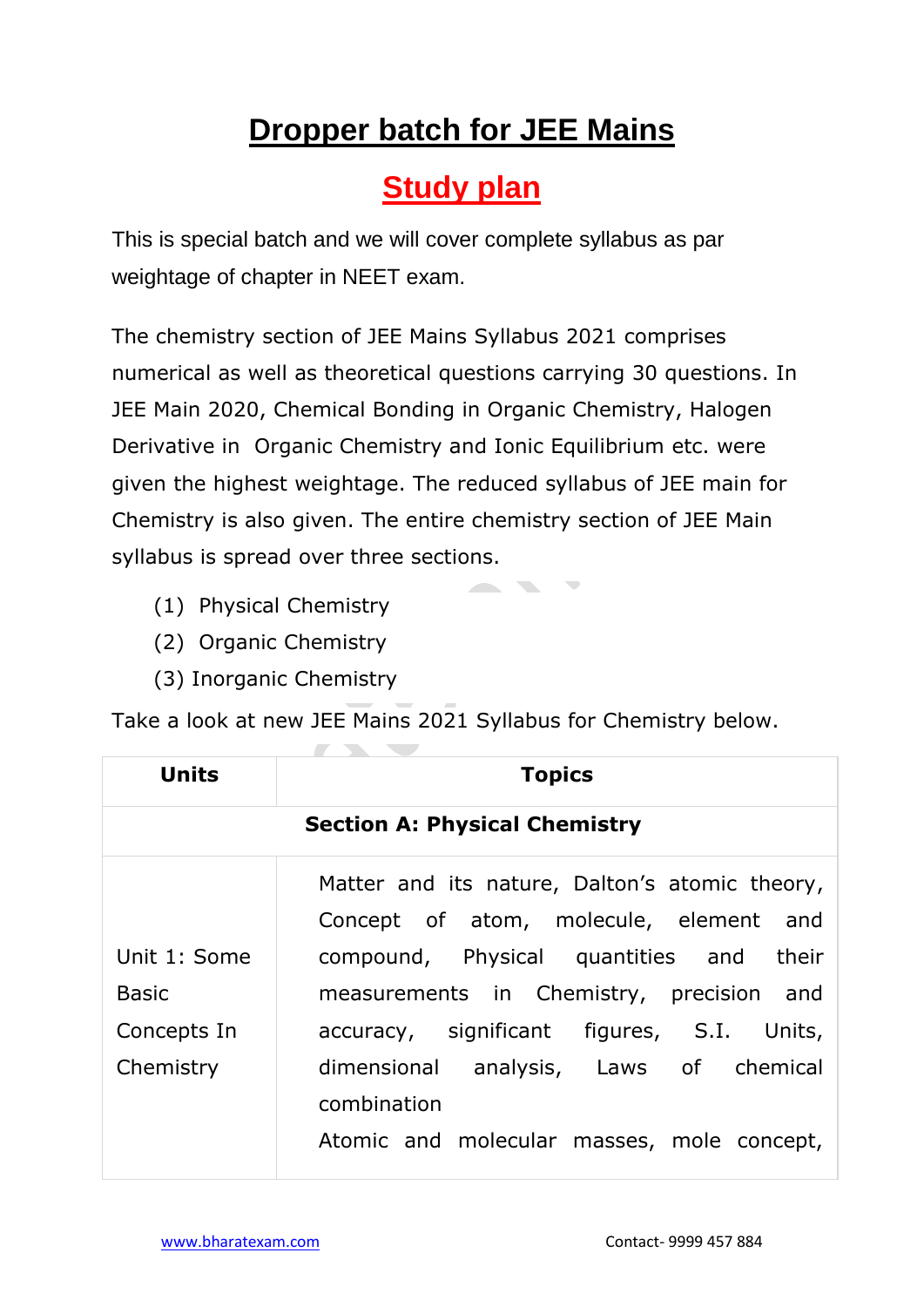|                             | molar mass, percentage composition, empirical<br>and molecular formulae, Chemical equations and<br>stoichiometry                                                                                                                                                                                                                                                                                                                                                            |
|-----------------------------|-----------------------------------------------------------------------------------------------------------------------------------------------------------------------------------------------------------------------------------------------------------------------------------------------------------------------------------------------------------------------------------------------------------------------------------------------------------------------------|
| Unit 2: States<br>Of Matter | Classification of matter into solid, liquid and<br>gaseous states.                                                                                                                                                                                                                                                                                                                                                                                                          |
|                             | <b>Gaseous State:</b> Measurable properties of gases,<br>Gas laws-Boyle's law, Charle's law, Graham's law<br>of diffusion, Avogadro's law, Dalton's law of<br>partial pressure, Concept of Absolute scale of<br>temperature; Ideal gas equation, Kinetic theory<br>of gases (only postulates), Concept of average,<br>root mean square and most probable velocities,<br>Real gases, deviation from Ideal behaviour,<br>compressibility factor and van der Waals<br>equation |
|                             | <b>Liquid State: Properties of liquids-vapour</b><br>pressure, viscosity and surface tension and effect<br>of temperature on them (qualitative treatment<br>only).                                                                                                                                                                                                                                                                                                          |
|                             | <b>Solid State:</b> Classification of solids: molecular,<br>ionic, covalent and metallic solids, amorphous<br>and crystalline solids (elementary idea) Bragg's<br>Law and its applications, Unit cell and lattices,                                                                                                                                                                                                                                                         |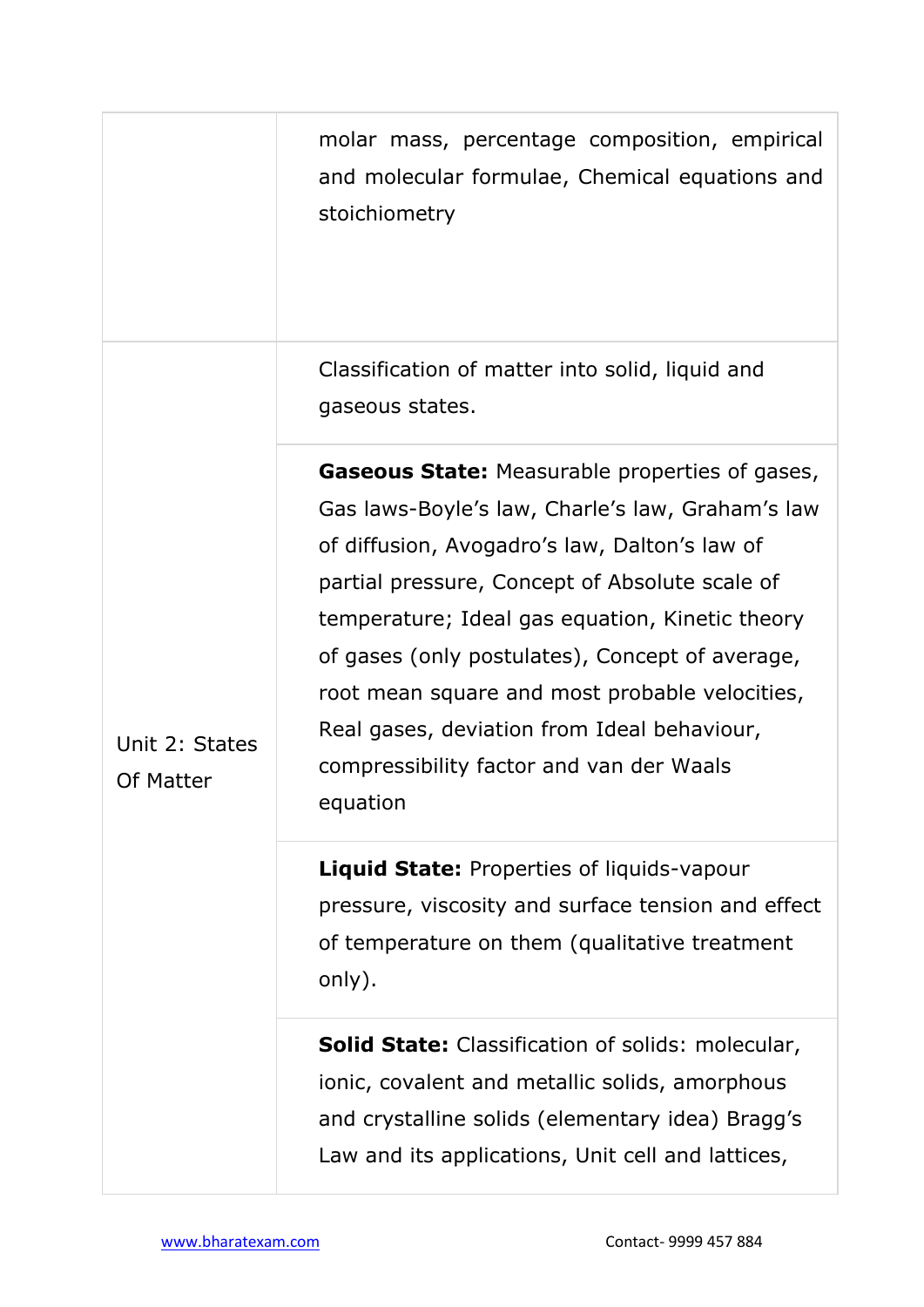|                                | packing in solids (fcc, bcc and hcp lattices),<br>voids, calculations involving unit cell parameters,<br>imperfection in solids, Electrical, magnetic and<br>dielectric properties                                                                                                                                                                                                                                                                                                                                                                                                                     |
|--------------------------------|--------------------------------------------------------------------------------------------------------------------------------------------------------------------------------------------------------------------------------------------------------------------------------------------------------------------------------------------------------------------------------------------------------------------------------------------------------------------------------------------------------------------------------------------------------------------------------------------------------|
|                                | Thomson and Rutherford atomic models and<br>their limitations<br>Nature of electromagnetic radiation,<br>photoelectric effect<br>Spectrum of hydrogen atom, Bohr model of<br>hydrogen atom-its postulates, derivation of the<br>relations for energy of the electron and radii of<br>the different orbits, limitations of Bohr's model,<br>Dual nature of matter, de-Broglie's relationship,<br>Heisenberg uncertainty principle.                                                                                                                                                                      |
| Unit 3:<br>Atomic<br>Structure | Elementary ideas of quantum mechanics,<br>quantum mechanical model of atom, its<br>important features, concept of atomic orbitals as<br>one electron wave functions<br>various quantum numbers (principal, angular<br>momentum and magnetic quantum numbers)<br>and their significance<br>shapes of $s$ , $p$ and $d$ – orbitals, electron spin and<br>spin quantum number, Rules for filling electrons<br>in orbitals- Aufbau principle, Pauli's exclusion<br>principle and rule of Hund, electronic<br>configuration of elements, extra stability of half-<br>filled and completely filled orbitals. |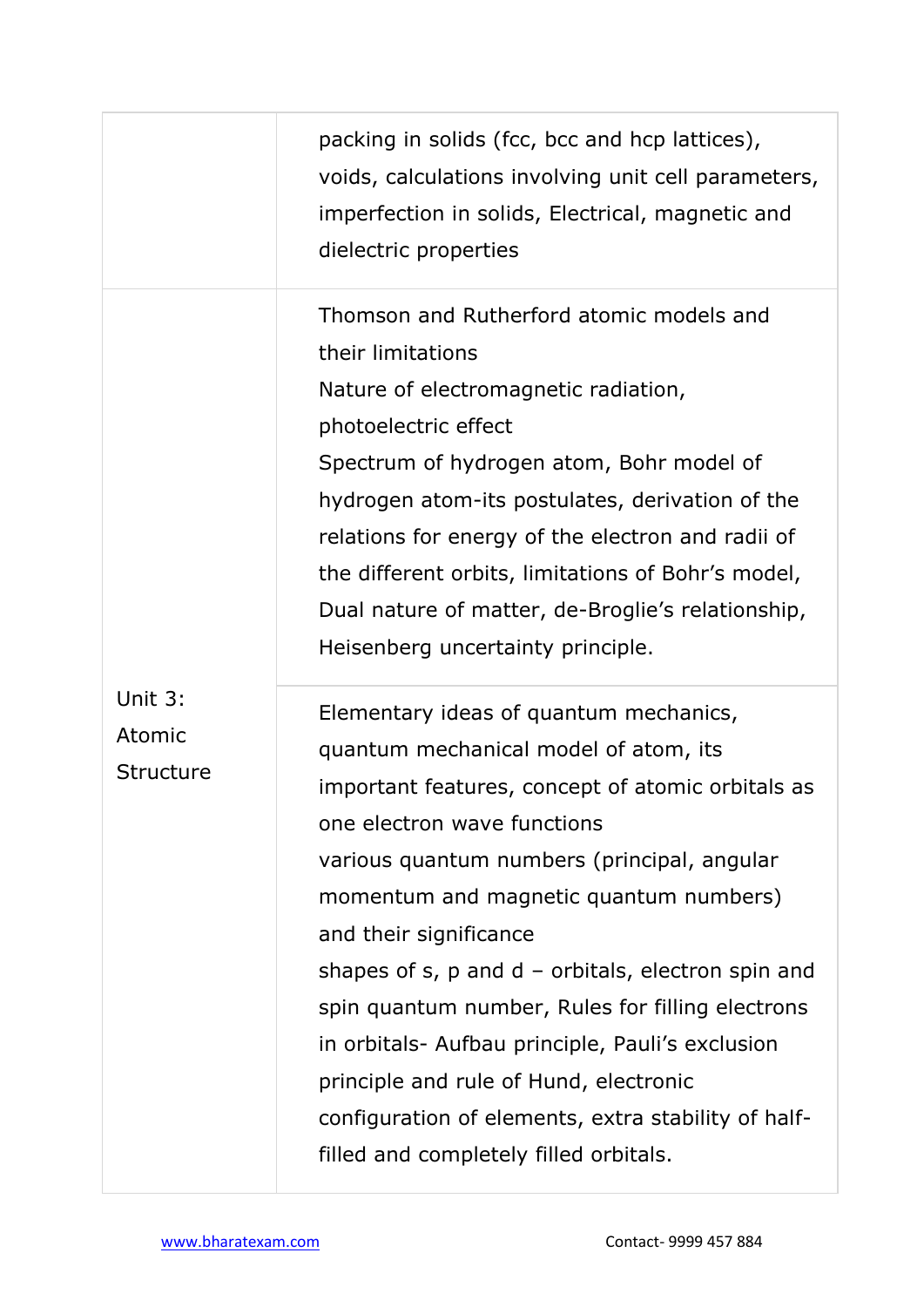Kossel-Lewis approach to chemical bond formation, concept of ionic and covalent bonds.

**Ionic Bonding:** Formation of ionic bonds, factors affecting the formation of ionic bonds; calculation of lattice enthalpy.

**Covalent Bonding:** Concept of electronegativity, rule of Fajan, dipole moment, Valence Shell Electron Pair Repulsion (VSEPR) theory and shapes of simple molecules, **Quantum mechanical approach to covalent bonding:** Valence bond theory-Its important features, concept of hybridization involving s, p and d orbitals Resonance, Molecular Orbital Theory-Its important features, LCAOs, types of molecular orbitals (bonding, antibonding), sigma and pi-bonds, molecular orbital electronic configurations of homo-nuclear diatomic molecules, concept of bond order, bond length and bond energy.

Unit 5: Chemical Thermodyna

Unit 4:

Chemical

Molecular

**Structure** 

Bonding And

**Fundamentals of thermodynamics:** System and surroundings, extensive and intensive properties, state functions, types of processes.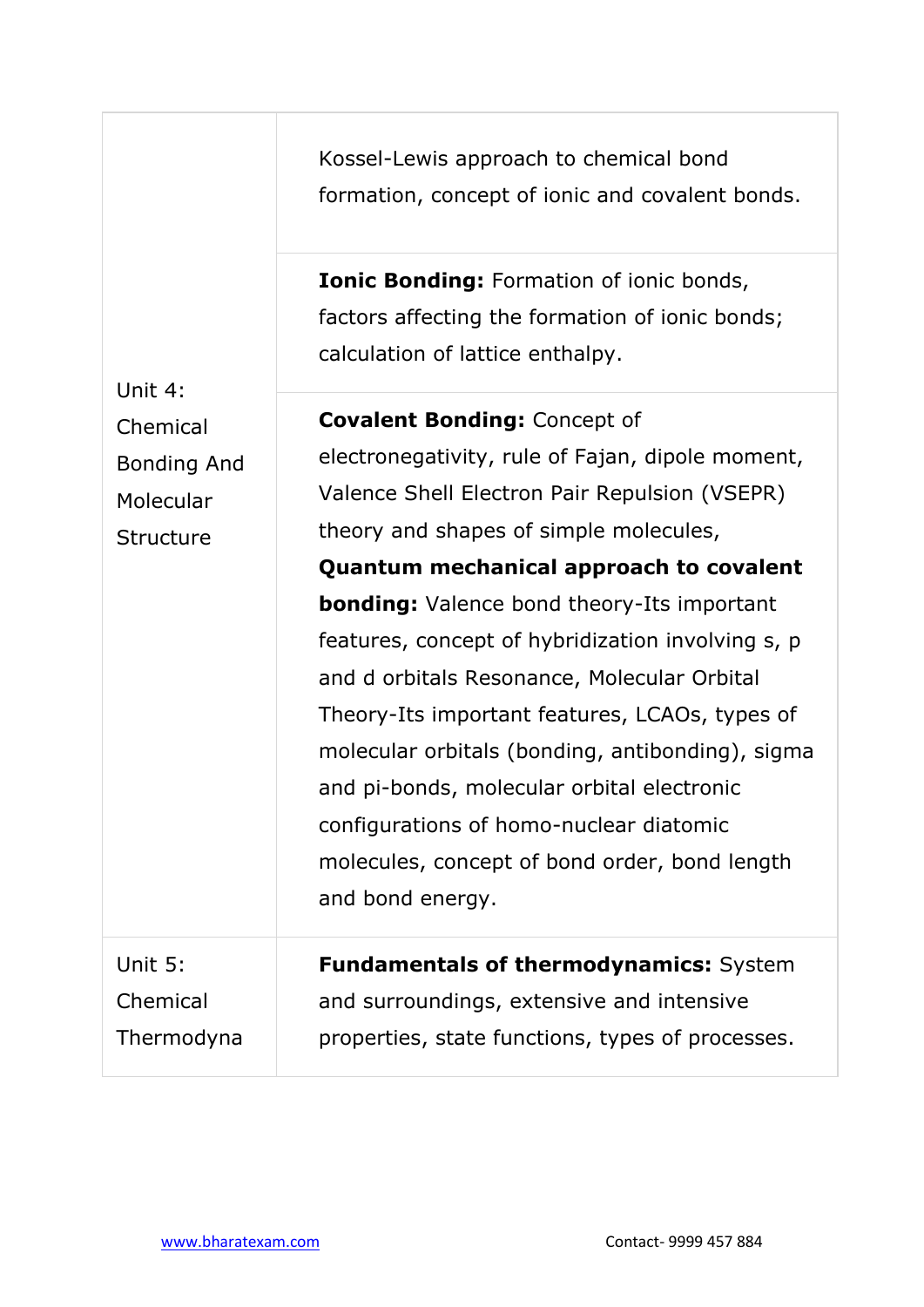| mics      | First law of thermodynamics: Concept of<br>work, heat internal energy and enthalpy, heat<br>capacity, molar heat capacity, Hess's law of<br>constant heat summation, Enthalpies of bond<br>dissociation, combustion, formation, atomization,<br>sublimation, phase transition, hydration,<br>ionization and solution,<br><b>Second law of thermodynamics.</b> Spontaneity<br>of processes, change in entropy of the universe |
|-----------|------------------------------------------------------------------------------------------------------------------------------------------------------------------------------------------------------------------------------------------------------------------------------------------------------------------------------------------------------------------------------------------------------------------------------|
|           | and change in Gibbs free energy of the system<br>as criteria for spontaneity, Standard Gibbs<br>energy change and equilibrium constant.                                                                                                                                                                                                                                                                                      |
| Unit 6:   | Different methods for expressing concentration<br>of solution-molality, molarity, mole fraction,<br>percentage (by volume and mass both), vapour<br>pressure of solutions and Raoult's Law -Ideal and<br>non-ideal solutions, vapour pressure-<br>composition, plots for ideal and non-ideal<br>solutions                                                                                                                    |
| Solutions | <b>Colligative properties of dilute solutions:</b>                                                                                                                                                                                                                                                                                                                                                                           |
|           | Relative lowering of vapour pressure, depression<br>of freezing point, elevation of boiling point and<br>osmotic pressure<br>Determination of molecular mass using<br>colligative properties; Abnormal value of molar<br>mass, vant Hoff factor and its significance                                                                                                                                                         |
| Unit 7:   | Meaning of equilibrium, concept of dynamic                                                                                                                                                                                                                                                                                                                                                                                   |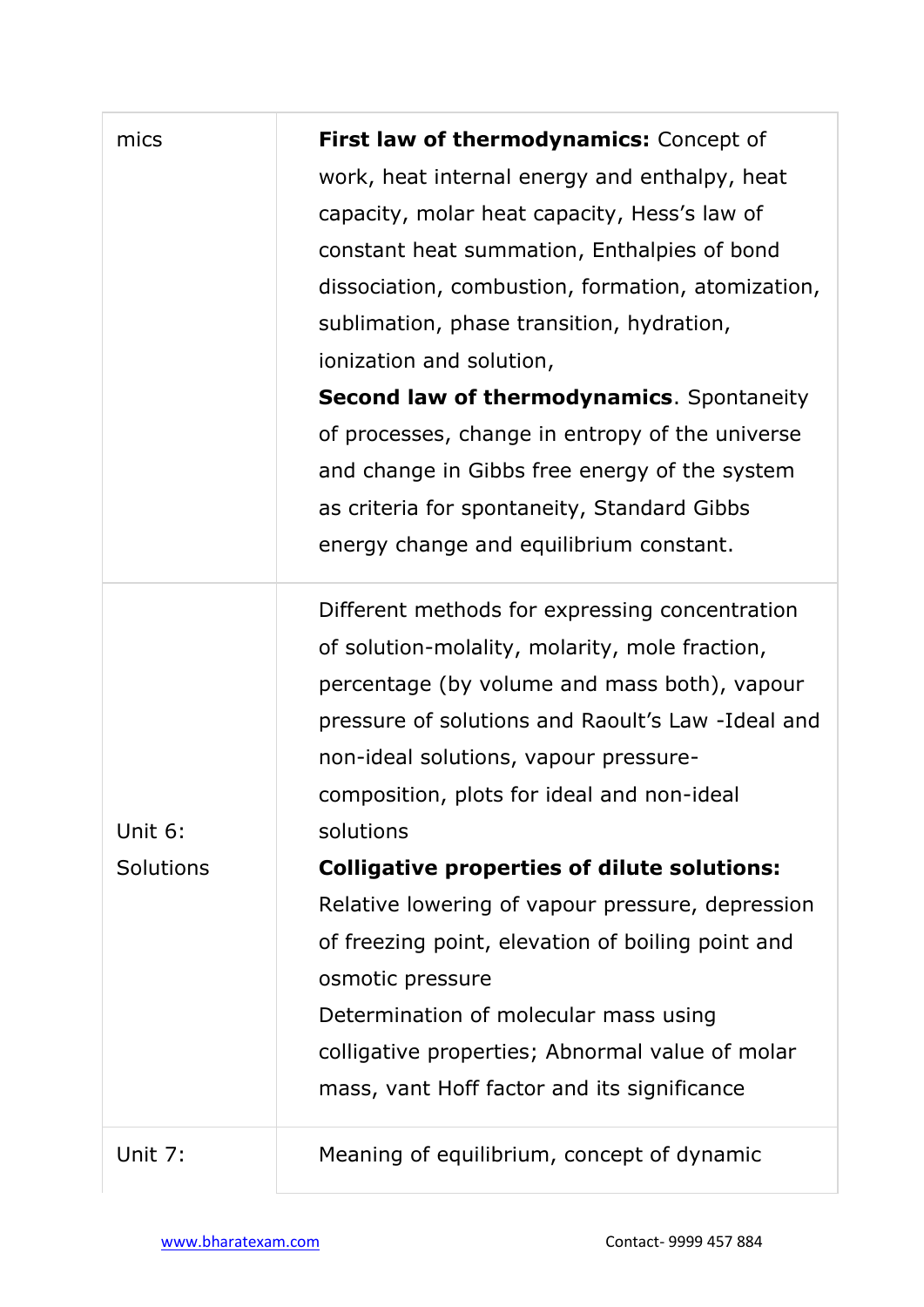## Equilibrium equilibrium.

**Equilibria involving physical processes:** Solid -liquid, liquid-gas and solid-gas equilibria, Henry's law, general characteristics of equilibrium involving physical processes. Equilibria involving chemical processes: Law of chemical equilibrium, equilibrium constants (Kp and Kc) and their significance, significance of free energy and standard free energy in chemical equilibria, factors affecting equilibrium concentration, pressure, temperature, effect of catalyst; Le Chatelier's principle.

**Ionic equilibrium:** Weak and strong electrolytes, ionization of electrolytes, various concepts of acids and bases (Arrhenius, Bronsted-Lowry and Lewis) and their ionization, acid-base equilibria (including multistage ionization) and ionization constants, ionization of water, pH scale, common ion effect, hydrolysis of salts and pH of their solutions, solubility of sparingly soluble salts and solubility products, buffer solutions.

Unit 8: Redox Reactions And Electrochemis try

Electronic concepts of oxidation and reduction, redox reactions, oxidation number, rules for assigning oxidation number, balancing of redox reactions.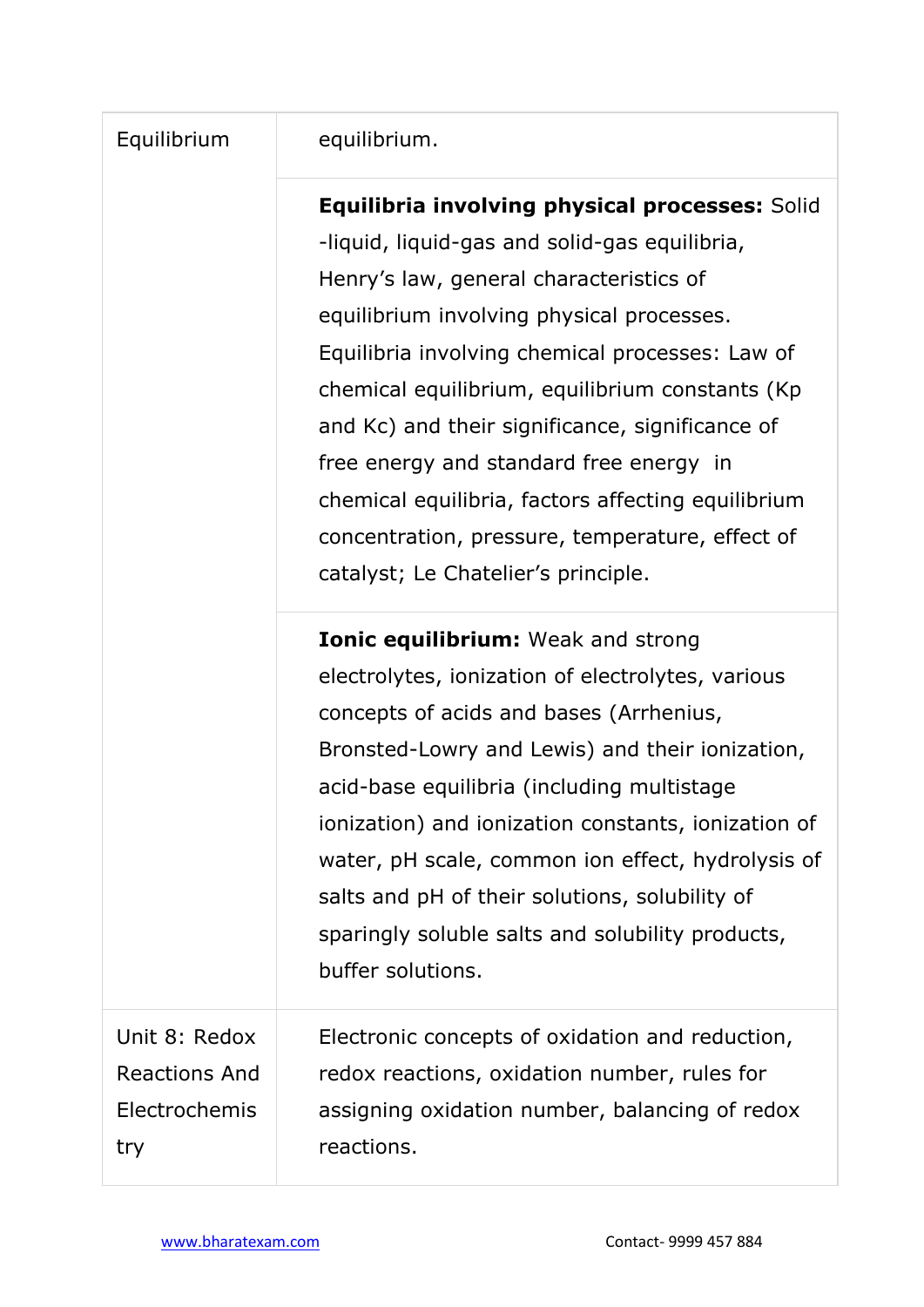Eectrolytic and metallic conduction, conductance in electrolytic solutions, specific and molar conductivities and their variation with concentration: Kohlrausch's law and its applications.

**Electrochemical cells:** Electrolytic and Galvanic cells, different types of electrodes, electrode potentials including standard electrode potential, half-cell and cell reactions, emf of a Galvanic cell and its measurement, Nernst equation and its applications; Relationship between cell potential and Gibbs' energy change, Dry cell and lead accumulator; Fuel cells.

Rate of a chemical reaction, factors affecting the rate of reactions: concentration, temperature, pressure and catalyst, elementary and complex reactions, order and molecularity of reactions, rate law, rate constant and its units, differential and integral forms of zero and first-order reactions, their characteristics and half-lives, effect of temperature on rate of reactions-Arrhenius theory, activation energy and its calculation, collision theory of bimolecular gaseous reactions (no derivation).

Unit 10: Surface **Adsorption:** Physisorption and chemisorption and their characteristics, factors affecting

Unit 9 :

Chemical

Kinetics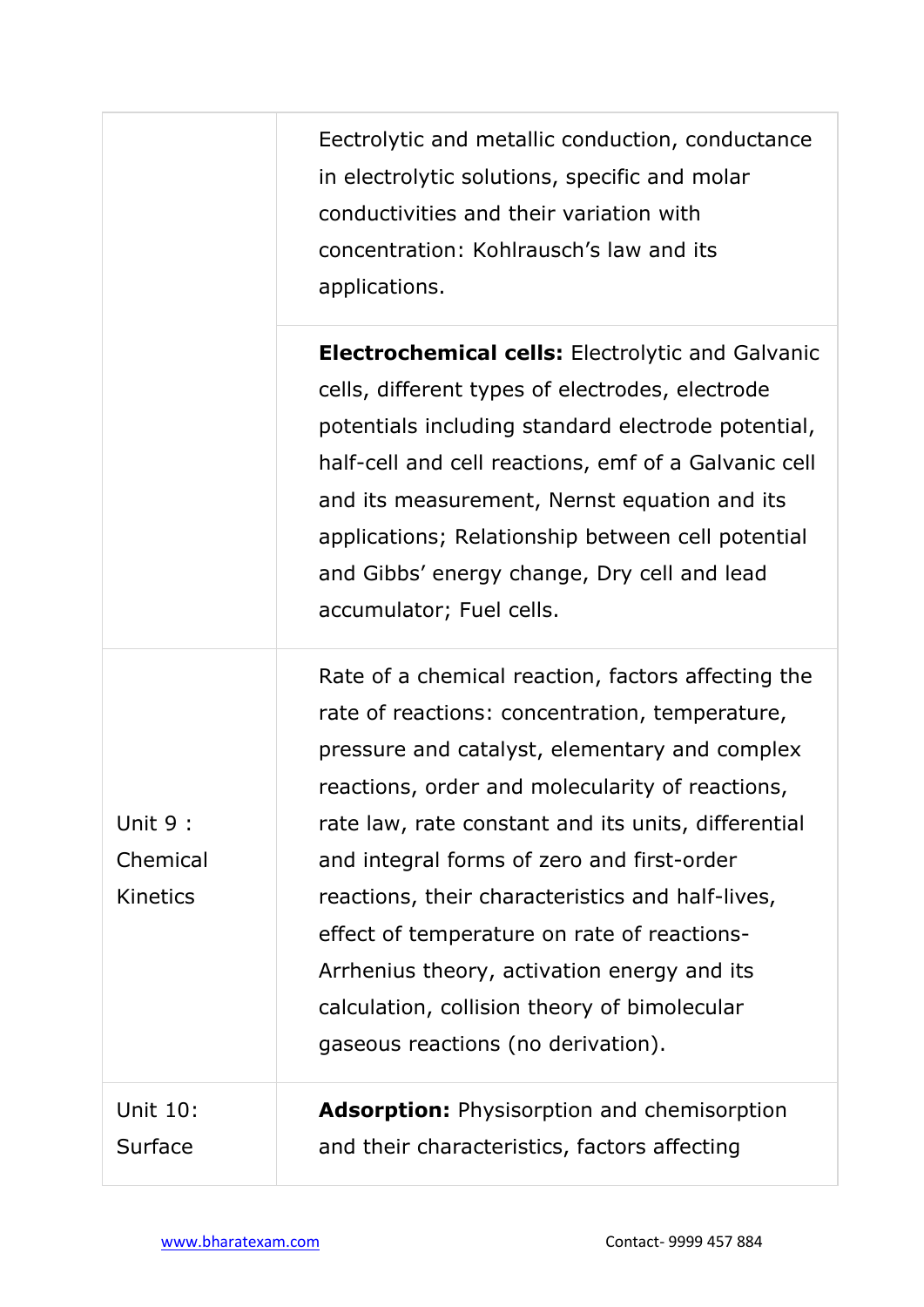| Chemistry                                                                                     | adsorption of gases on solids, Freundlich and<br>Langmuir adsorption isotherms, adsorption from<br>solutions.                                                                                                                                                                                                                                                                                         |  |
|-----------------------------------------------------------------------------------------------|-------------------------------------------------------------------------------------------------------------------------------------------------------------------------------------------------------------------------------------------------------------------------------------------------------------------------------------------------------------------------------------------------------|--|
|                                                                                               | <b>Colloidal state:</b> distinction among true<br>solutions, colloids and suspensions, classification<br>of colloids-lyophilic, lyophobic<br>multi molecular, macromolecular and associated<br>colloids (micelles), preparation and properties of<br>colloids - Tyndall effect, Brownian movement,<br>electrophoresis, dialysis, coagulation and<br>flocculation, Emulsions and their characteristics |  |
| <b>Section B: Inorganic Chemistry</b>                                                         |                                                                                                                                                                                                                                                                                                                                                                                                       |  |
| Unit 11:<br>Classification<br>Of Elements<br>And<br>Periodicity In<br>Properties              | Modem periodic law and present form of the<br>periodic table, s, p, d and f block elements,<br>periodic trends in properties of elements atomic<br>and ionic radii, ionization enthalpy, electron gain<br>enthalpy, valence, oxidation states and chemical<br>reactivity.                                                                                                                             |  |
| <b>Unit 12:</b><br>General<br>Principles And<br>Processes Of<br>Isolation Of<br><b>Metals</b> | Modes of occurrence of elements in nature,<br>minerals, ores; Steps involved in the extraction<br>of metals - concentration, reduction (chemical<br>and electrolytic methods) and refining with<br>special reference to the extraction of AI, Cu, Zn<br>and Fe; Thermodynamic and electrochemical<br>principles involved in the extraction of metals.                                                 |  |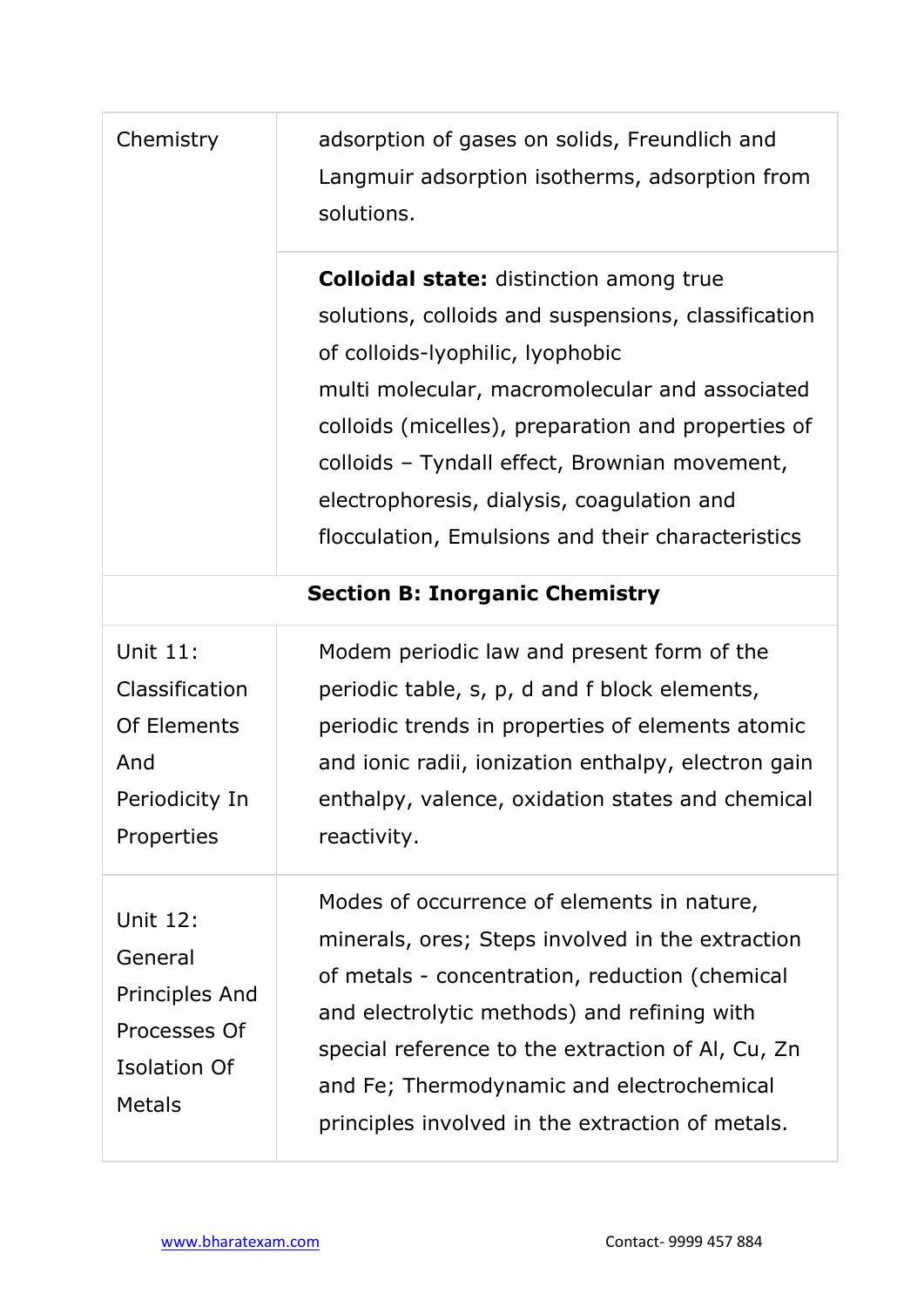| <b>Unit 13:</b><br>Hydrogen                                                                | Position of hydrogen in periodic table, isotopes,<br>preparation, properties and uses of hydrogen<br>Physical and chemical properties of water and<br>heavy water<br>Structure, preparation, reactions and uses of<br>hydrogen peroxide, Hydrogen as a fuel                                                                                                                                                                                                          |
|--------------------------------------------------------------------------------------------|----------------------------------------------------------------------------------------------------------------------------------------------------------------------------------------------------------------------------------------------------------------------------------------------------------------------------------------------------------------------------------------------------------------------------------------------------------------------|
| Unit 14: s-<br><b>Block</b><br>Elements<br>(Alkali And<br><b>Alkaline Earth</b><br>Metals) | Group - 1 and 2 Elements: General<br>introduction, electronic configuration and general<br>trends in physical and chemical properties of<br>elements, anomalous properties of the first<br>element of each group, diagonal relationships.<br>Preparation and properties of some important<br>compounds-sodium carbonate and sodium<br>hydroxide; Industrial uses of lime, limestone,<br>Plaster of Paris and cement; Biological<br>significance of Na, K, Mg and Ca. |
| Unit 15: p-<br><b>Block</b><br>Elements                                                    | Group - 13 to Group - 18 Elements<br>General Introduction: Electronic configuration<br>and general trends in physical and chemical<br>properties of elements across the periods and<br>down the groups; unique behaviour of the first<br>element in each group.                                                                                                                                                                                                      |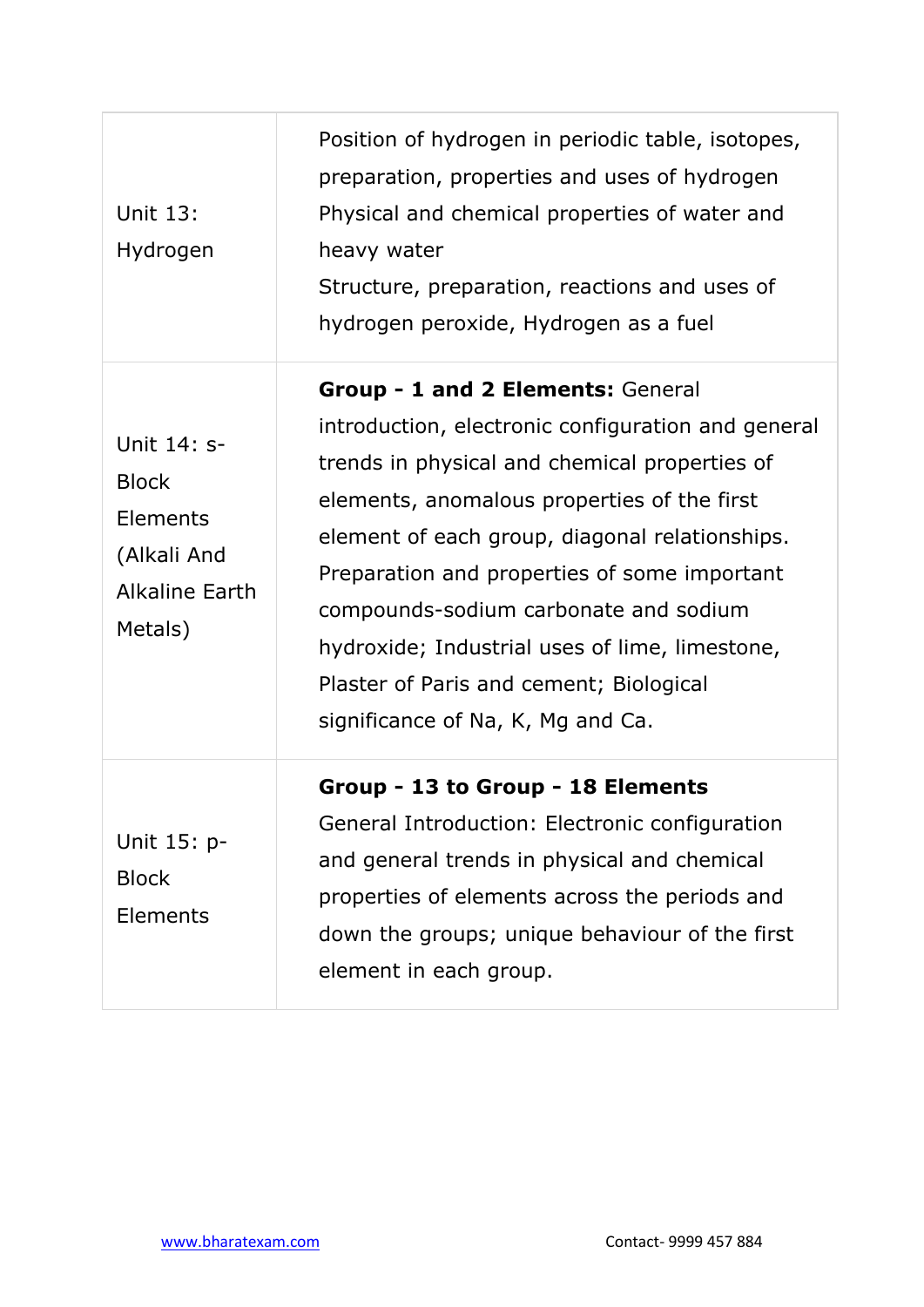Group-wise study of the p-block elements **Group - 13**: Preparation, properties and uses of boron and aluminium; properties of boric acid, diborane, boron trifluoride, aluminium chloride and alums.

**Group - 14:** Allotropes of carbon, tendency for catenation; Structure & properties of silicates, and zeolites.

**Group - 15:** Properties and uses of nitrogen and phosphorus; Allotropic forms of phosphorus; Preparation, properties, structure and uses of ammonia, nitric acid, phosphine and phosphorus halides, (PCl<sub>3</sub>, PCl<sub>5</sub>); Structures of oxides and oxoacids of phosphorus.

**Group - 16:** Preparation, properties, structures and uses of ozone; Allotropic forms of sulphur; Preparation, properties, structures and uses of sulphuric acid (including its industrial preparation); Structures of oxoacids of sulphur. **Group - 17:** Preparation, properties and uses of hydrochloric acid; Trends in the acidic nature of hydrogen halides; Structures of Interhalogen compounds and oxides and oxoacids of halogens. **Group - 18:** Occurrence and uses of noble gases; Structures of fluorides and oxides of xenon.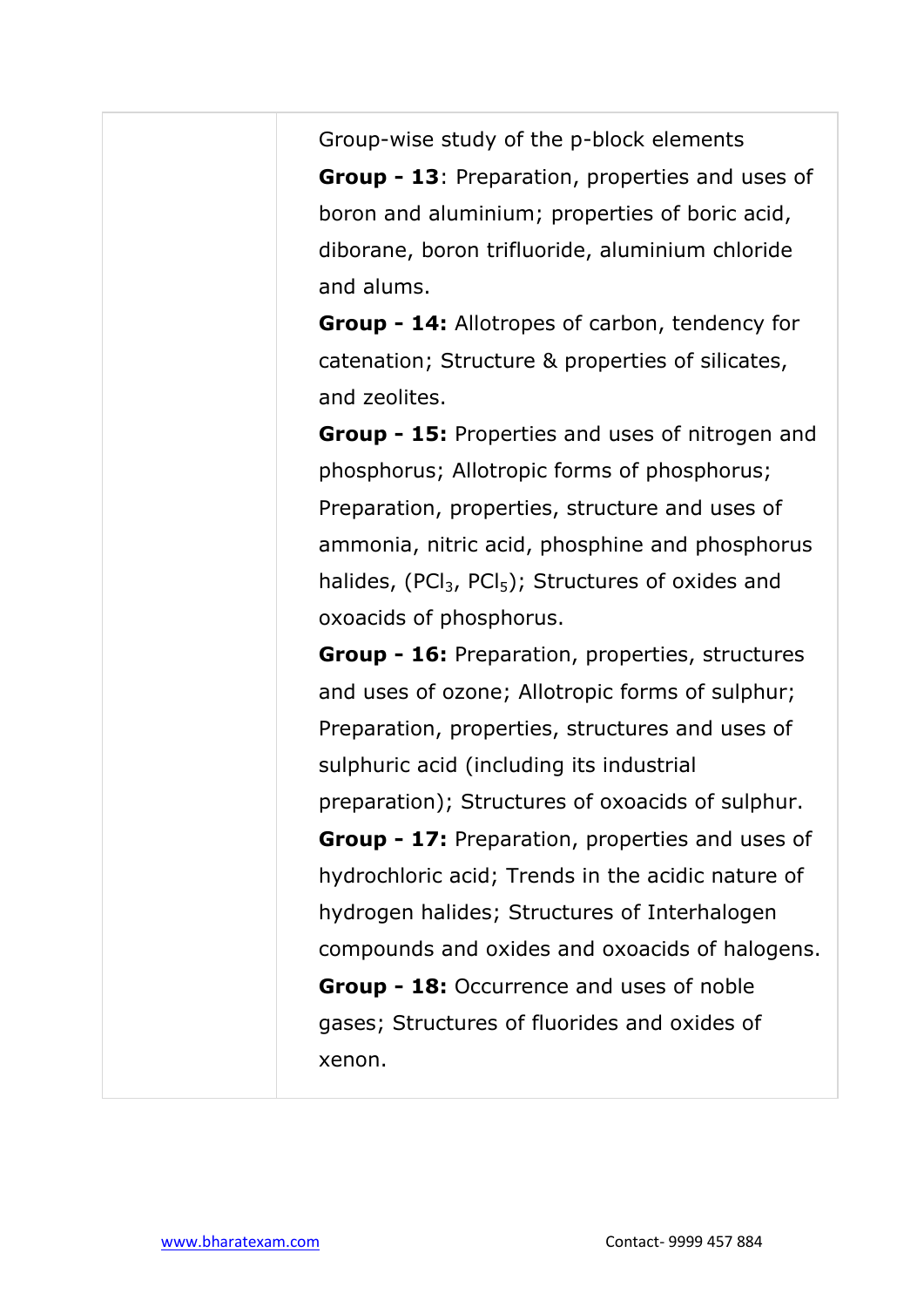| <b>UNIT 16: d</b><br>and f-BLOCK<br><b>ELEMENTS</b> | Transition Elements: General introduction,<br>electronic configuration, occurrence and<br>characteristics, general trends in properties of<br>the first row transition elements-physical<br>properties, ionization enthalpy, oxidation states,<br>atomic radii, colour, catalytic behaviour,<br>magnetic properties, complex formation,<br>interstitial compounds, alloy formation;<br>Preparation, properties and uses of K2 Cr2 O7<br>and KMnO4.<br><b>Inner Transition Elements:</b><br><b>Lanthanoids - Electronic configuration,</b><br>oxidation states and lanthanoid contraction. |
|-----------------------------------------------------|-------------------------------------------------------------------------------------------------------------------------------------------------------------------------------------------------------------------------------------------------------------------------------------------------------------------------------------------------------------------------------------------------------------------------------------------------------------------------------------------------------------------------------------------------------------------------------------------|
|                                                     | <b>Actinoids - Electronic configuration and</b><br>oxidation states.                                                                                                                                                                                                                                                                                                                                                                                                                                                                                                                      |
| Unit 17: Co-<br>Ordination<br>Compounds             | Introduction to co-ordination compounds,<br>Werner's theory<br>ligands, co-ordination number, denticity,<br>chelation; IUPAC nomenclature of mononuclear<br>co-ordination compounds, isomerism, Bonding-<br>Valence bond approach and basic ideas of Crystal<br>field theory, colour and magnetic properties;<br>Importance of co-ordination compounds (in<br>qualitative analysis, extraction of metals and in<br>biological systems).                                                                                                                                                   |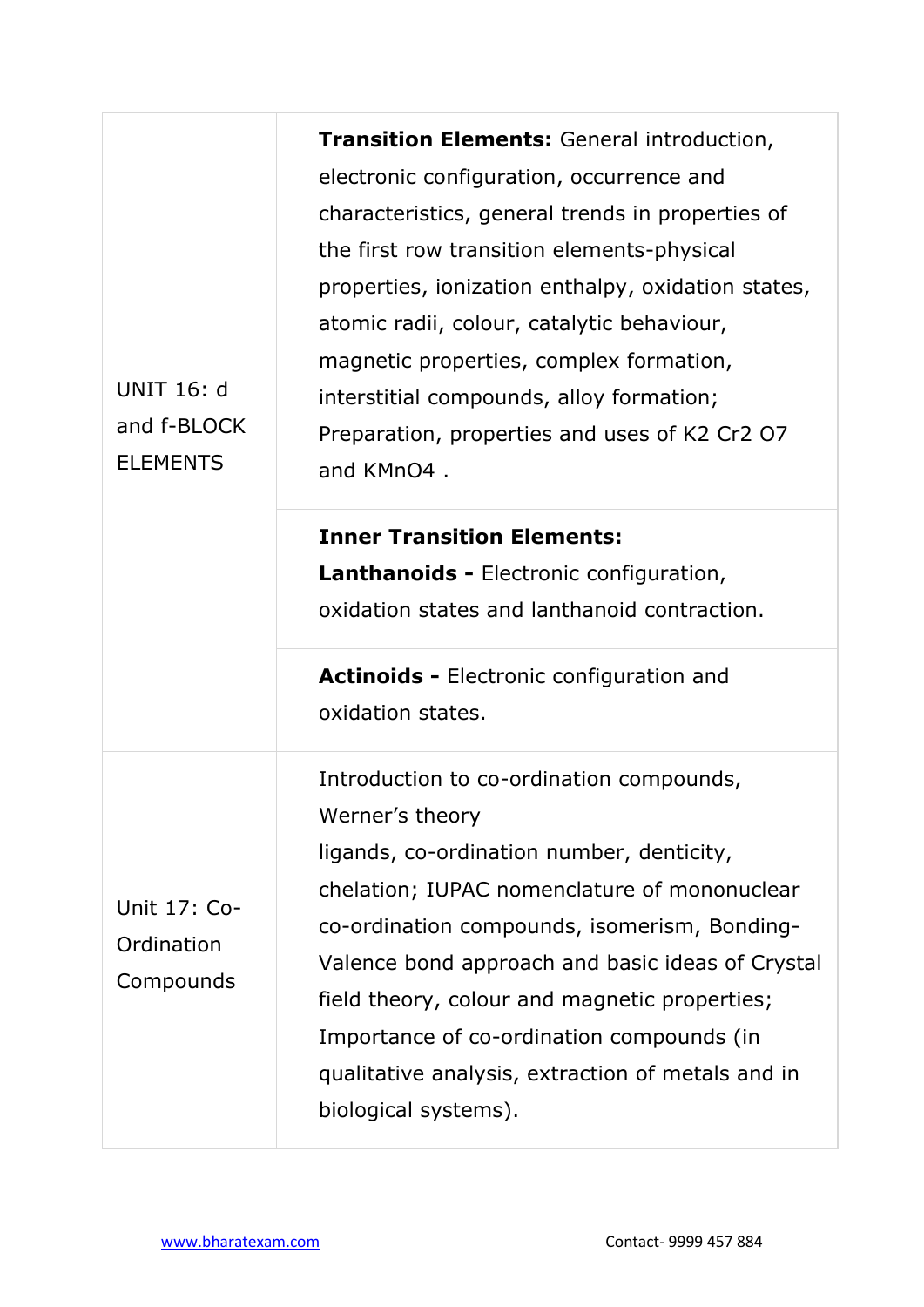| <b>Unit 18:</b><br>Environmenta<br>I Chemistry | Environmental pollution-Atmospheric, water and<br>soil.<br>Atmospheric pollution-Tropospheric and<br>Stratospheric<br>Tropospheric pollutants-Gaseous pollutants:<br>Oxides of carbon, nitrogen and sulphur,<br>hydrocarbons; their sources, harmful effects and<br>prevention; Greenhouse effect and Global<br>warming; Acid rain;<br>Particulate pollutants: Smoke, dust, smog,<br>fumes, mist; their sources, harmful effects and<br>prevention.<br>Stratospheric pollution-Formation and breakdown<br>of ozone, depletion of ozone layer-its mechanism<br>and effects.<br>Water Pollution-Major pollutants such as,<br>pathogens, organic wastes and chemical<br>pollutants; their harmful effects and prevention.<br>Soil pollution: Major pollutants such as:<br>Pesticides (insecticides, herbicides and<br>fungicides), their harmful effects and prevention.<br>Strategies to control environmental pollution.<br><b>Section C: Organic Chemistry</b> |
|------------------------------------------------|----------------------------------------------------------------------------------------------------------------------------------------------------------------------------------------------------------------------------------------------------------------------------------------------------------------------------------------------------------------------------------------------------------------------------------------------------------------------------------------------------------------------------------------------------------------------------------------------------------------------------------------------------------------------------------------------------------------------------------------------------------------------------------------------------------------------------------------------------------------------------------------------------------------------------------------------------------------|
|                                                |                                                                                                                                                                                                                                                                                                                                                                                                                                                                                                                                                                                                                                                                                                                                                                                                                                                                                                                                                                |
| <b>Unit 19:</b><br>Purification<br>And         | <b>Purification:</b> Crystallization, sublimation,<br>distillation, differential extraction and<br>chromatography-principles and their applications                                                                                                                                                                                                                                                                                                                                                                                                                                                                                                                                                                                                                                                                                                                                                                                                            |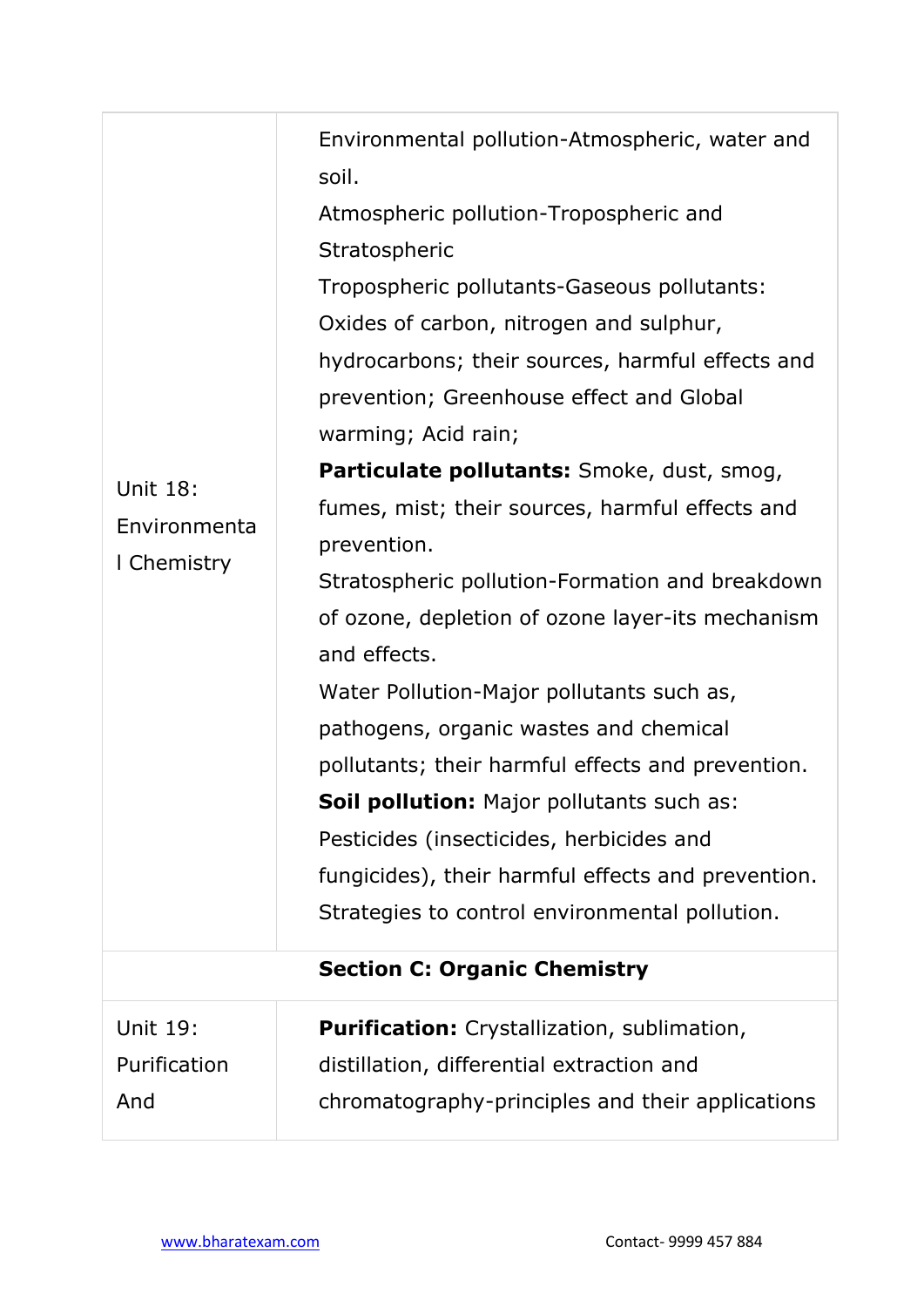| Characterisati<br>on Of Organic<br>Compounds                           | <b>Qualitative analysis:</b> Detection of nitrogen,<br>sulphur, phosphorus and halogens.                                                                                                                                                                                                                                                                   |
|------------------------------------------------------------------------|------------------------------------------------------------------------------------------------------------------------------------------------------------------------------------------------------------------------------------------------------------------------------------------------------------------------------------------------------------|
|                                                                        | Quantitative analysis (basic principles<br>only): Estimation of carbon, hydrogen,<br>nitrogen, halogens, sulphur, phosphorus.                                                                                                                                                                                                                              |
|                                                                        | Calculations of empirical formulae and molecular<br>formulae; Numerical problems in organic<br>quantitative analysis.                                                                                                                                                                                                                                      |
| <b>Unit 20:</b><br>Some Basic<br>Principles Of<br>Organic<br>Chemistry | Tetravalency of carbon; Shapes of simple<br>molecules - hybridization (s and p); Classification<br>of organic compounds based on functional<br>groups: $-C=C-$ , $-C-C-$ and those containing<br>halogens, oxygen, nitrogen and sulphur;<br>Homologous series; Isomerism - structural and<br>stereoisomerism.                                              |
|                                                                        | Nomenclature (Trivial and IUPAC)<br><b>Covalent bond fission: Homolytic and</b><br>heterolytic, free radicals, carbocations and<br>carbanions; stability of carbocations and free<br>radicals, electrophiles and nucleophiles.<br>Electronic displacement in a covalent bond:<br>Inductive effect, electromeric effect, resonance<br>and hyperconjugation. |
| <b>Unit 21:</b>                                                        | Classification, isomerism, IUPAC nomenclature,                                                                                                                                                                                                                                                                                                             |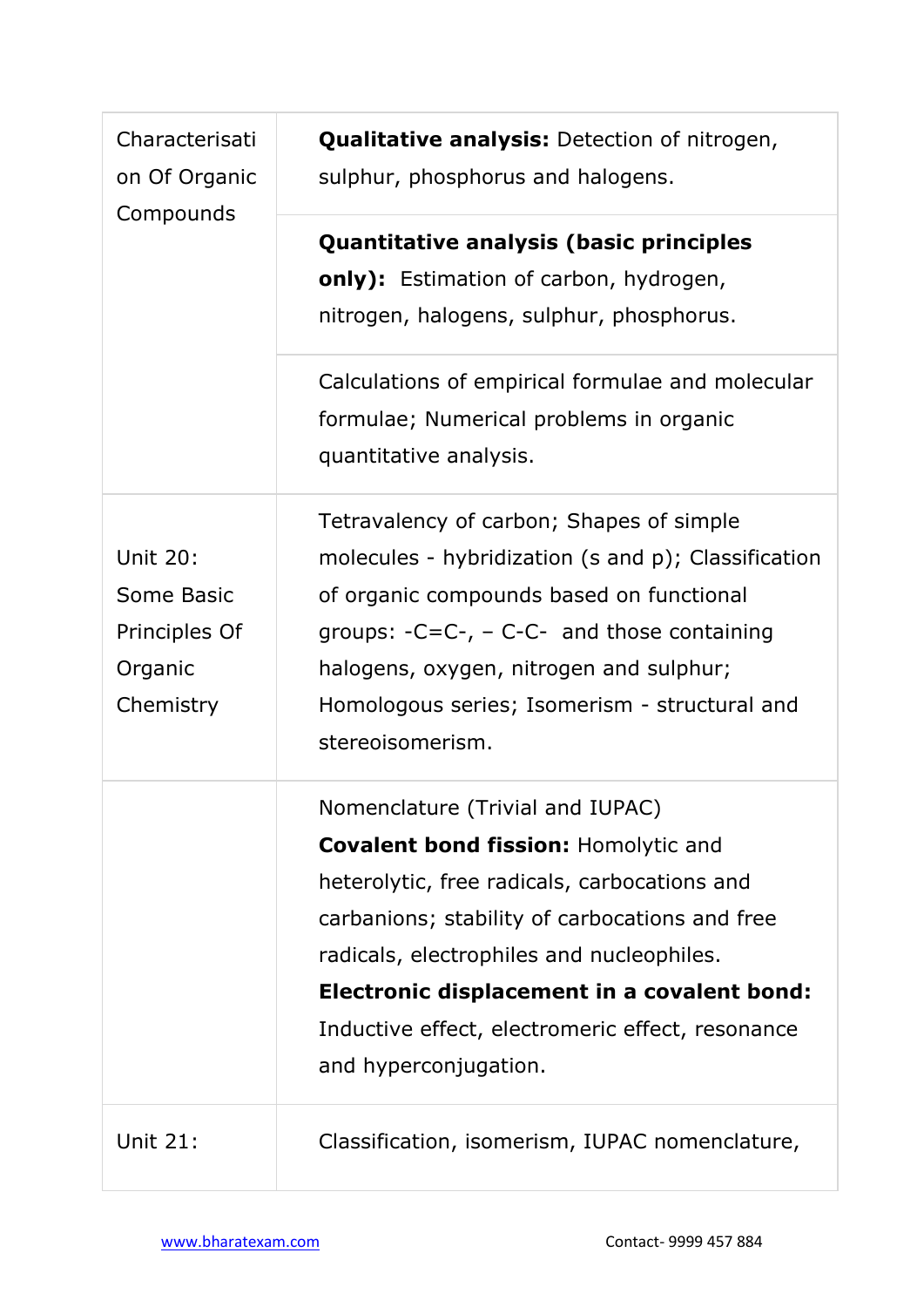| Hydrocarbons                                                      | general methods of preparation, properties and<br>reactions.<br><b>Alkanes:</b> Conformations: Sawhorse and<br>Newman projections (of ethane); Mechanism of<br>halogenation of alkanes.                                                                                   |
|-------------------------------------------------------------------|---------------------------------------------------------------------------------------------------------------------------------------------------------------------------------------------------------------------------------------------------------------------------|
|                                                                   | Alkenes: - Geometrical isomerism; Mechanism of<br>electrophilic addition: addition of hydrogen,<br>halogens, water, hydrogen halides (Markownikoff<br>and peroxide effect); Ozonolysis and<br>polymerization.                                                             |
|                                                                   | <b>Alkynes:</b> Acidic character; Addition of hydrogen,<br>halogens, water and hydrogen halides;<br>Polymerization.                                                                                                                                                       |
|                                                                   | Aromatic hydrocarbons: Nomenclature,<br>benzene - structure and aromaticity; Mechanism<br>of electrophilic substitution: halogenation,<br>nitration, Friedel Crafts alkylation and acylation,<br>directive influence of functional group in mono-<br>substituted benzene. |
| <b>Unit 22:</b><br>Organic<br>Compounds<br>Containing<br>Halogens | General methods of preparation, properties and<br>reactions; Nature of C-X bond; Mechanisms of<br>substitution reactions.                                                                                                                                                 |
|                                                                   | Uses- Environmental effects of chloroform &<br>iodoform.                                                                                                                                                                                                                  |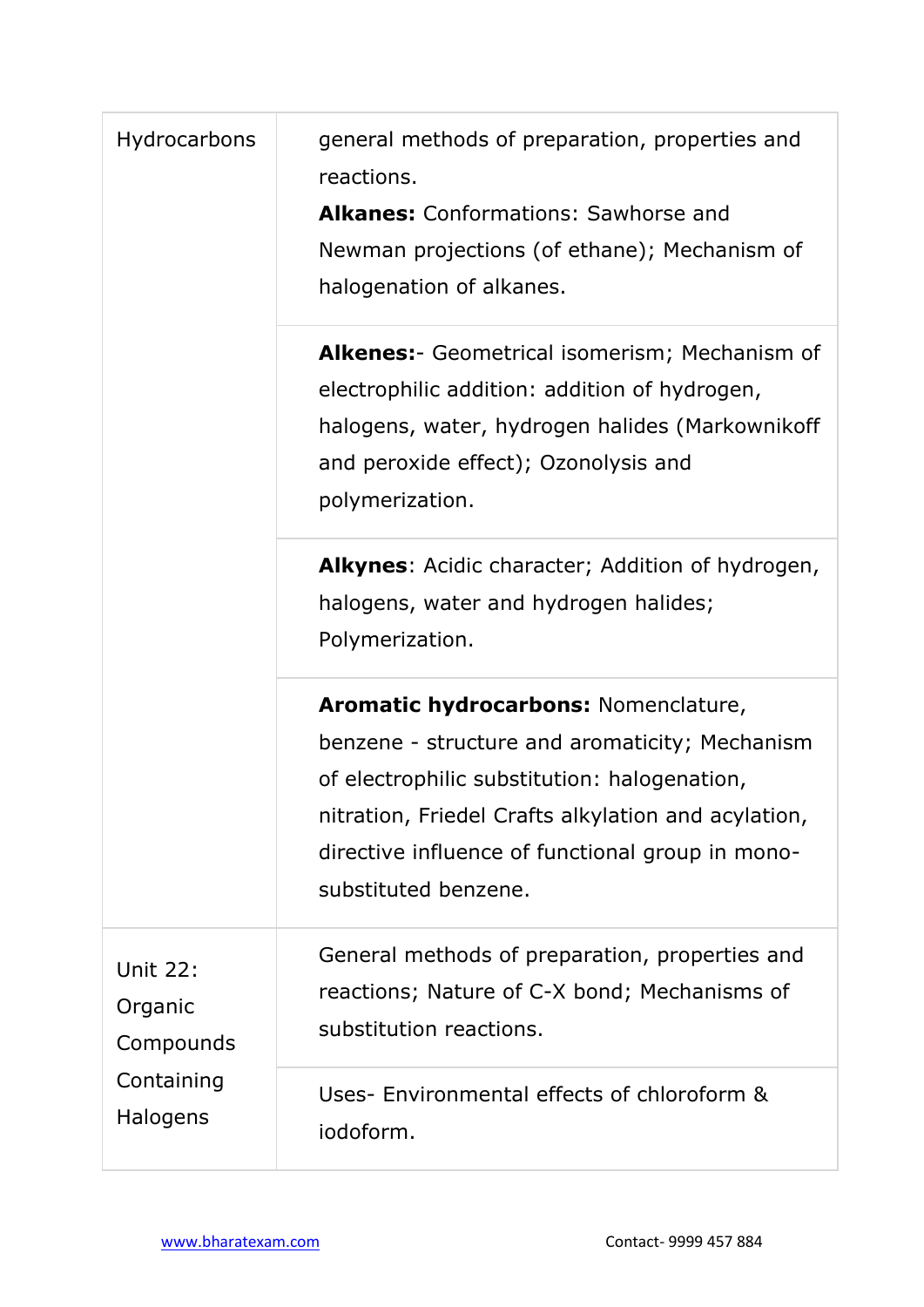| Unit 23:<br>Organic<br>Compounds<br>Containing<br>Oxygen | General methods of preparation, properties,<br>reactions and uses.                                                                                                                                                                                                                                                                                                                                                                                                                                                                                                                                                                                                                                                                                                                            |
|----------------------------------------------------------|-----------------------------------------------------------------------------------------------------------------------------------------------------------------------------------------------------------------------------------------------------------------------------------------------------------------------------------------------------------------------------------------------------------------------------------------------------------------------------------------------------------------------------------------------------------------------------------------------------------------------------------------------------------------------------------------------------------------------------------------------------------------------------------------------|
| Alcohols,<br><b>Phenols And</b><br><b>Ethers</b>         | Alcohols: Identification of primary, secondary<br>and tertiary alcohols; mechanism of dehydration.<br><b>Phenols:</b> Acidic nature, electrophilic substitution<br>reactions: halogenation, nitration and<br>sulphonation, Reimer-Tiemann reaction.<br><b>Ethers: Structure.</b><br>Aldehyde and Ketones: Nature of carbonyl<br>group, Nucleophilic addition to $>C=O$ group,<br>relative reactivities of aldehydes and ketones,<br>Important reactions such as- Nucleophilic<br>addition reactions (addition of HCN, NH3 and its<br>derivatives), Grignard reagent; oxidation;<br>reduction (Wolff Kishner and Clemmensen);<br>acidity of alpha- hydrogen, aldol condensation,<br>Cannizzaro reaction, Haloform reaction; Chemical<br>tests to distinguish between aldehydes and<br>Ketones. |
| Carboxylic<br>Acids                                      | Acidic strength and factors affecting it. General<br>methods of preparation, properties, reactions<br>and uses.                                                                                                                                                                                                                                                                                                                                                                                                                                                                                                                                                                                                                                                                               |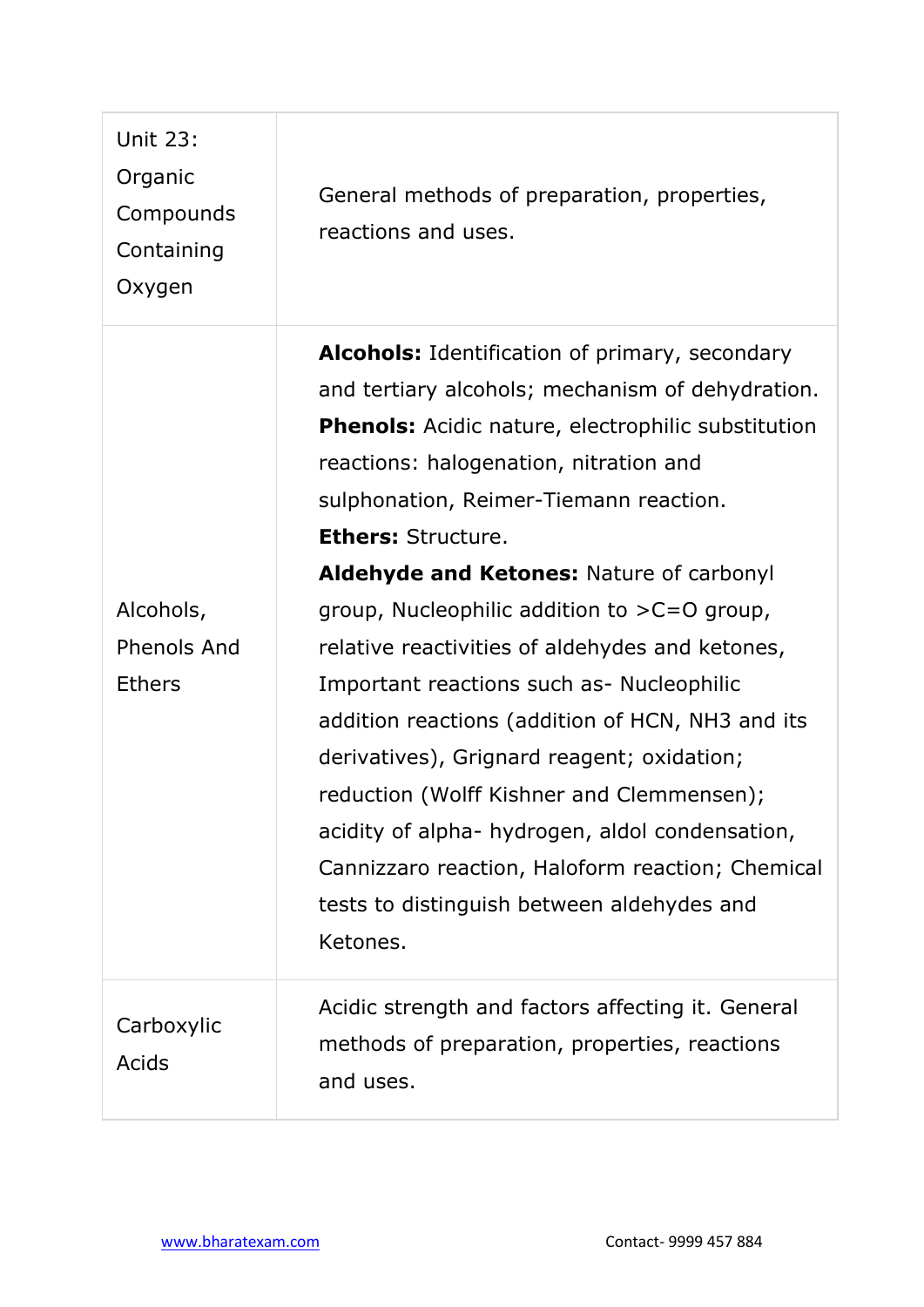| Unit 24:<br>Organic<br>Compounds<br>Containing<br>Nitrogen | <b>Amines:</b> Nomenclature, classification, structure,<br>basic character and identification of primary,<br>secondary and tertiary amines and their basic<br>character.<br><b>Diazonium Salts: Importance in synthetic</b><br>organic chemistry.                                                                                                                                                                                                                                                                                                                                                                                           |
|------------------------------------------------------------|---------------------------------------------------------------------------------------------------------------------------------------------------------------------------------------------------------------------------------------------------------------------------------------------------------------------------------------------------------------------------------------------------------------------------------------------------------------------------------------------------------------------------------------------------------------------------------------------------------------------------------------------|
| <b>Unit 25:</b><br>Polymers                                | General introduction and classification of<br>polymers, general methods of polymerization-<br>addition and condensation, co-polymerization,<br>Natural and synthetic rubber and vulcanization,<br>Some important polymers with emphasis on their<br>monomers and uses of polythene, nylon,<br>polyester and Bakelite.                                                                                                                                                                                                                                                                                                                       |
| <b>UNIT 26:</b><br><b>Biomolecules</b>                     | General introduction and importance of<br>biomolecules.<br><b>Carbohydrates:</b> Classification-aldoses and<br>ketoses; monosaccharides (glucose and fructose)<br>and constituent monosaccharides of<br>oligosaccharides (sucrose, lactose and maltose).<br><b>Proteins:</b> Elementary Idea of amino acids,<br>peptide bond, polypeptides; Proteins: primary,<br>secondary, tertiary and quaternary structure<br>(qualitative idea only), denaturation of proteins,<br>enzymes.<br><b>Vitamins:</b> Classification and functions.<br><b>Nucleic Acids:</b> Chemical constitution of DNA<br>and RNA. Biological functions of nucleic acids. |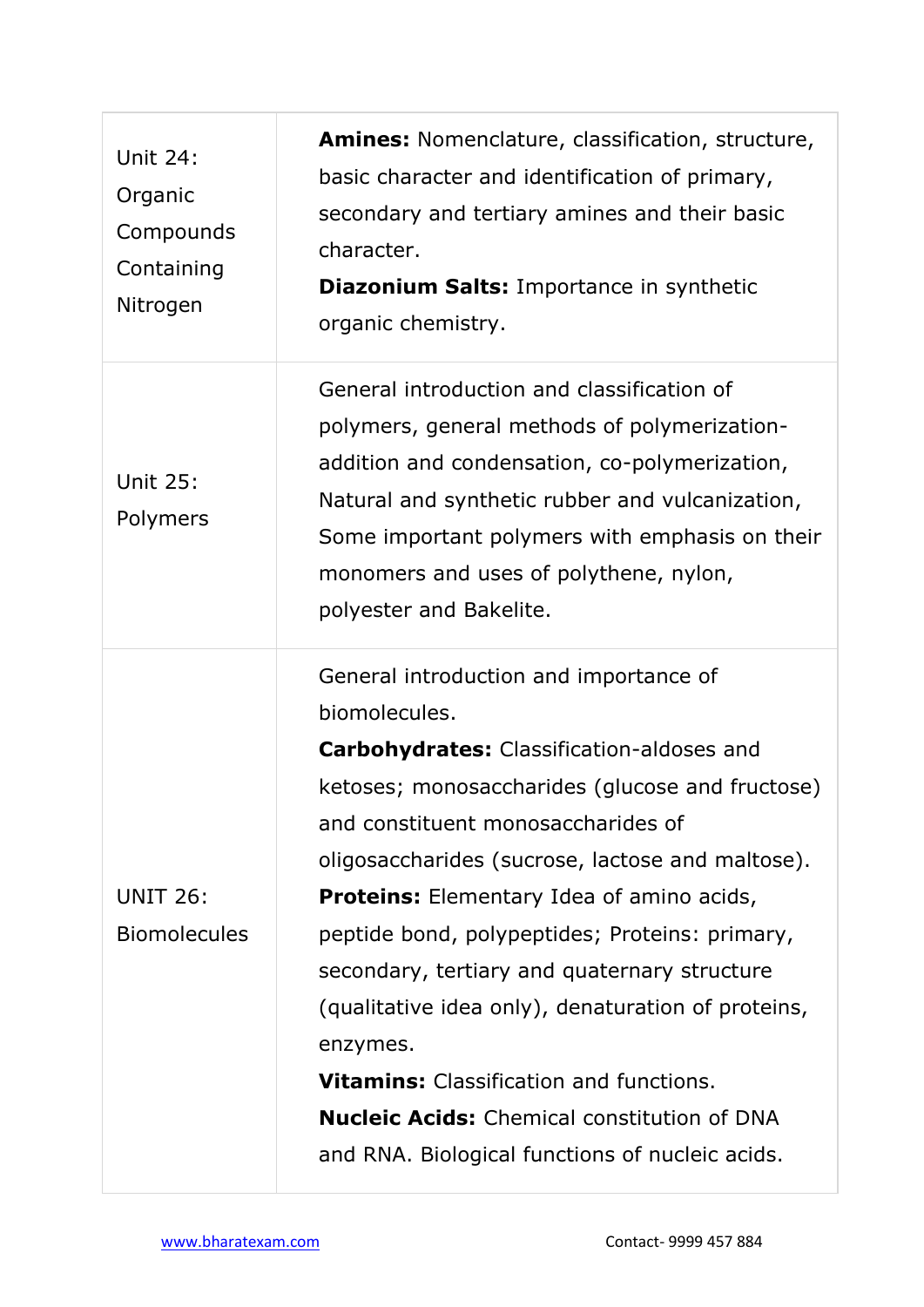| <b>UNIT 27:</b><br>Chemistry in<br>Everyday Life                                                  | <b>Chemicals in medicines:</b> Analgesics, tranquilizers,<br>antiseptics, disinfectants, antimicrobials, antifertility<br>drugs, antibiotics, antacids, antihistamins - their<br>meaning and common examples.                                                                                                                                                                             |
|---------------------------------------------------------------------------------------------------|-------------------------------------------------------------------------------------------------------------------------------------------------------------------------------------------------------------------------------------------------------------------------------------------------------------------------------------------------------------------------------------------|
|                                                                                                   | <b>Chemicals in food: Preservatives, artificial</b><br>sweetening agents - common examples. Cleansing<br>agents - Soaps and detergents, cleansing action.                                                                                                                                                                                                                                 |
| <b>UNIT 28:</b><br><b>PRINCIPLES</b><br><b>RELATED TO</b><br><b>PRACTICAL</b><br><b>CHEMISTRY</b> | Detection of extra elements (N, S, halogens) in<br>organic compounds; Detection of the following<br>functional groups: hydroxyl (alcoholic and<br>phenolic), carbonyl (aldehyde and ketone), carboxyl<br>and amino groups in organic compounds.                                                                                                                                           |
|                                                                                                   | Chemistry involved in the preparation of the<br>following: Inorganic compounds: Mohr's salt,<br>potash alum.<br>Organic compounds: Acetanilide, pnitroacetanilide,<br>aniline yellow, iodoform.                                                                                                                                                                                           |
|                                                                                                   | <b>Chemistry involved in the titrimetric exercises:</b><br>Acids bases and the use of indicators, oxalic-acid vs<br>KMnO4, Mohr's salt vs KMnO4.                                                                                                                                                                                                                                          |
|                                                                                                   | Chemical principles involved in the qualitative<br>salt analysis: Cations: $Pb^{2+}$ , Cu <sup>2+</sup> , AI <sup>3+</sup> , Fe <sup>3+</sup> ,<br>$Zn^{2+}$ , Ni <sup>2+</sup> , Ca <sup>2+</sup> , Ba <sup>2+</sup> , Mg <sup>2+</sup> , NH4 <sup>+</sup> . Anions- CO3 <sup>2-</sup> ,<br>$S2$ , SO4 <sup>2-</sup> , NO2 <sup>-</sup> , NO3 <sup>-</sup> , CI, Br, I. (Insoluble salts |